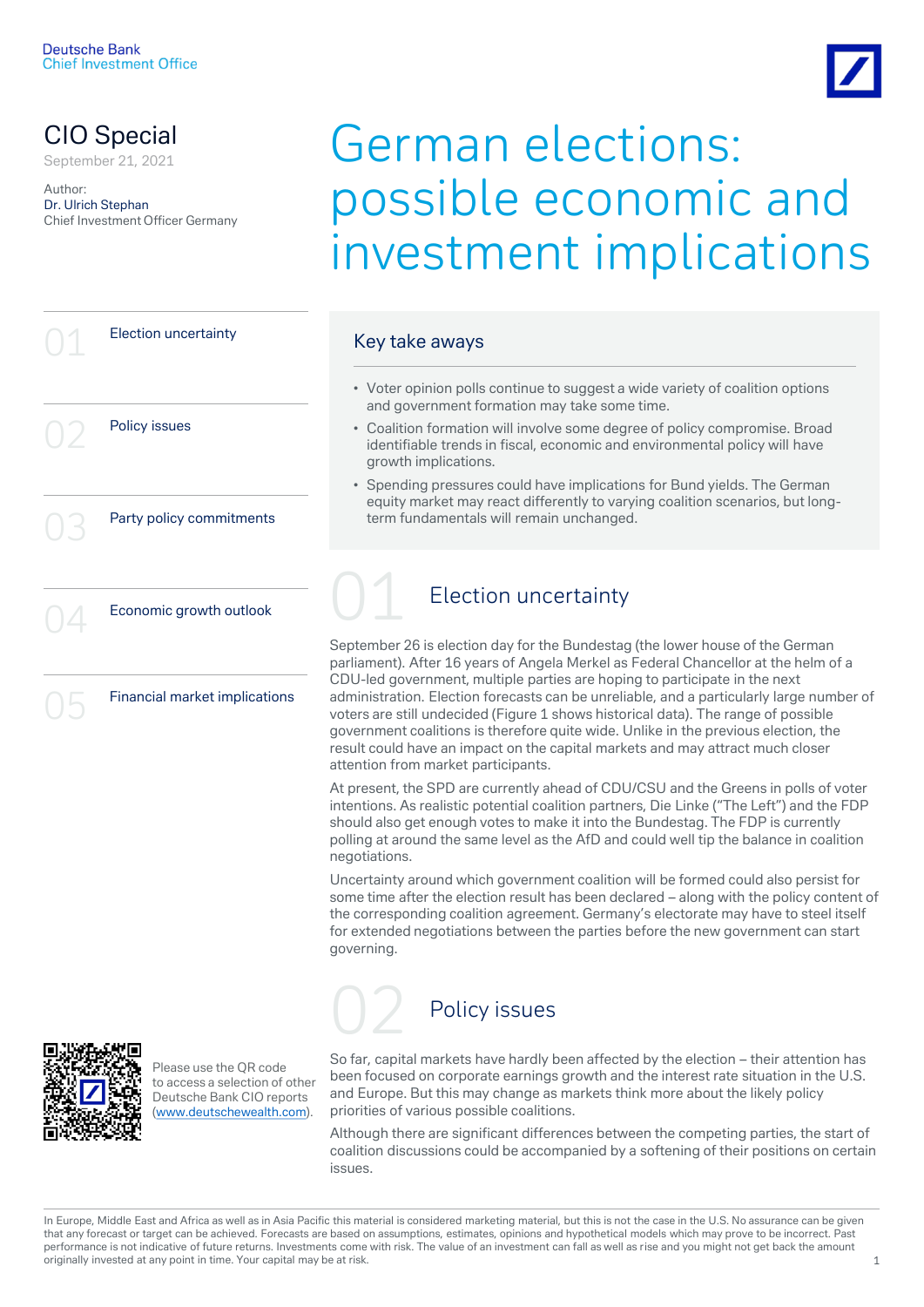



### Figure 1: Performance of growth, equity markets and the labour market in Germany since 1949

Possible coalitions include a "traffic light" coalition consisting of SPD, the Greens and the FDP as well as a "Jamaica" coalition comprising the CDU/CSU, the Greens and the FDP and (in theory) a "Germany" coalition of the CDU/CSU, SPD and FDP. (These commonly-used descriptors match the parties' colours to flags or other objects.) Another possible scenario is a coalition made up of SPD, Greens and Die Linke. Although the SPD's candidate for chancellor Olaf Scholz and his Green counterpart, Annalena Baerbock, are seen as belonging to the pragmatic wings of their respective parties – both of which are somewhat sceptical about cooperating with Die Linke, the grass roots of their parties seem to be less hesitant about engaging with them.

# Party policy commitments

European Union: All three candidates for the Chancellorship have made a clear commitment to the EU. This is true of Scholz and Baerbock as well as Armin Laschet from the CDU. On specific issues, however, there are considerable differences between the parties' manifestos which are likely to be a key factor during coalition negotiations.

Public finance: Both the SPD and the CDU/CSU intend to retain the "debt brake" (a constitutional limit to government borrowing), with the SPD seemingly in less of a hurry to end the current Covid-related special situation exemption and return to the strict application of the debt brake.

At the European level the SPD wants to expand the Recovery Plan for Europe (Next Generation EU) into a more sustained long-term instrument. By contrast the Greens and the FDP are campaigning for (diametrically-opposed) changes to the current fiscal policy. The FDP wants more stringent terms for the debt brake and the European Stability and Growth Pact (i.e. public finance controls), whereas the Greens want to loosen both of them.

A CDU-led coalition incorporating just the FDP could therefore result in more conservative fiscal policy at both German and European levels. But, since in reality a coalition is likely to include the Greens and/or the SPD, maintaining the status quo may represent a potential compromise, at least for a certain period. A SPD-led coalition could bring about a more proactive fiscal policy. A long-term suspension of the debt brake only appears a possibility if there is an SPD, Greens and Die Linke party coalition – which could result in headwinds for the euro.

Taxation: At one end of the spectrum, the FDP is promising a low tax burden by completely abolishing the remnants of the solidarity surcharge (initially introduced to fund German reunification) along with reduced income and business taxes, at the other end of the spectrum the SPD, the Greens and Die Linke party want to raise taxes for the highest earners and reintroduce a wealth tax. The only areas where there is broad agreement between the parties is on reducing the taxes on low and middle-income taxpayers.

On investment income tax, the conservative parties and the FDP want to raise the threshold for tax-free interest income, dividends and stock price gains and to reintroduce a minimum

In Europe, Middle East and Africa as well as in Asia Pacific this material is considered marketing material, but this is not the case in the U.S. No assurance can be given that any forecast or target can be achieved. Forecasts are based on assumptions, estimates, opinions and hypothetical models which may prove to be incorrect. Past performance is not indicative of future returns. Investments come with risk. The value of an investment can fall as well as rise and you might not get back the amount originally invested at any point in time. Your capital may be at risk. 2008. 2012 12:30 AM ST 2008 2012 12:30 AM ST 2008 2012 12:30 AM ST 2008 2012 12:30 AM ST 2012 12:30 AM ST 2012 12:30 AM ST 2012 12:30 AM ST 2012 12:30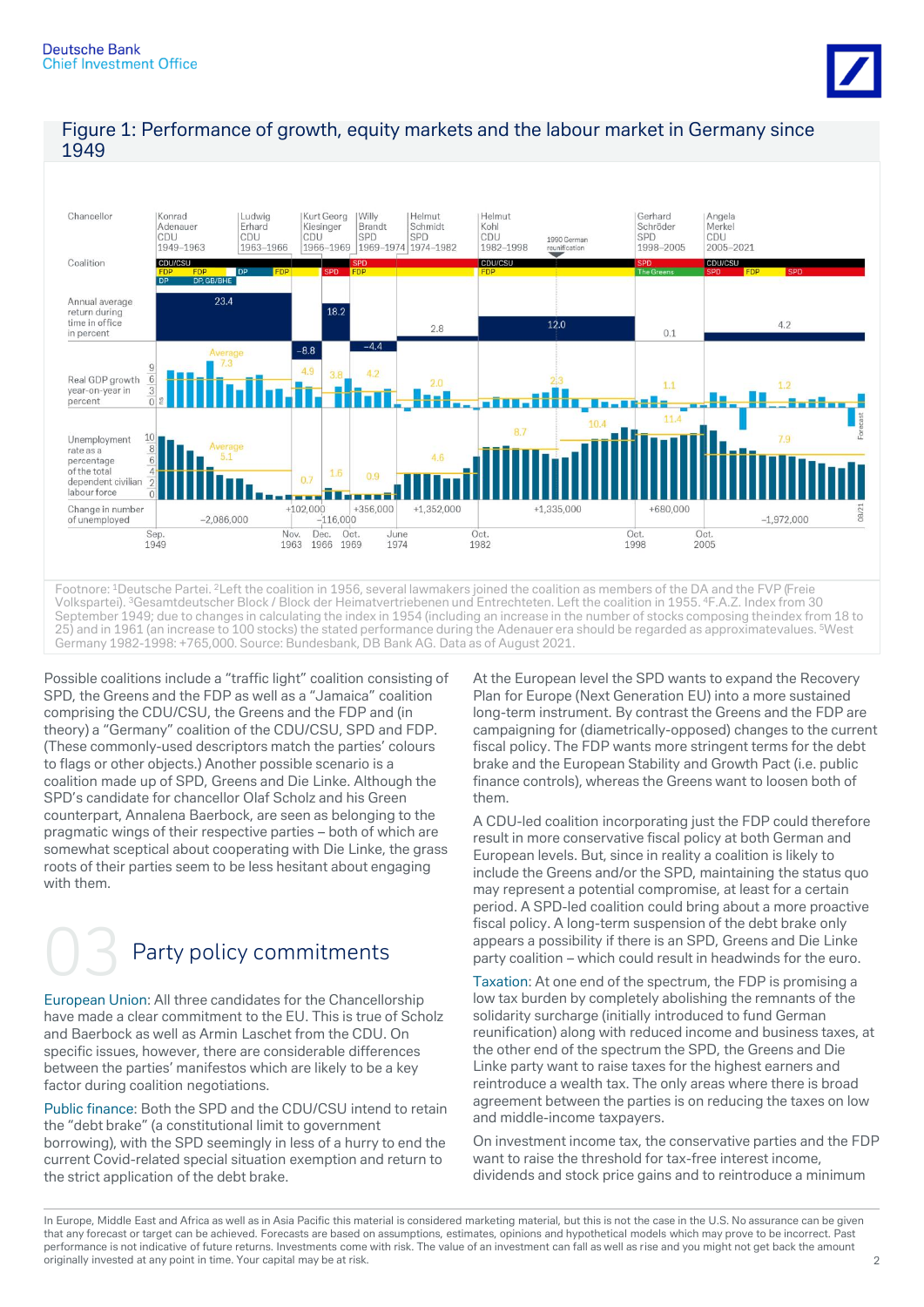

holding period after which capital gains become tax free. The Greens want to tie investment income to an individual's income tax rate, but only apply this rate to 50% of the total to take into account advance taxation at the company level.

Climate policy: All parties that could potentially become involved in forming a government have committed themselves to a climate-neutral Germany. CDU/CSU and SPD aim to achieve this target by 2045, the FDP by 2050 and the Greens "in the next 20 years". The CDU/CSU and FDP are banking on research, development and innovation to achieve this, along with putting a price on CO2 emissions. The Greens are also concentrating on CO2 pricing. On top of this they are calling for subsidies on green technologies and advocating bringing forward the date for exiting coal-based power generation.

Environmental policy does not come free of costs: emissions pricing squeezes company margins, if the costs cannot be passed on. Future energy prices will therefore be a key determinant of German industrial competitiveness. Over the coming years, we expect a mix of market-based climate policy and regulatory measures, such as the setting of emissions quotas, while the trade in CO2 certificates/emissions will be left to the market. All parties appear to believe that electricity prices in Germany are too high because of taxes and levies. The renewable energy levy might therefore be reduced after the election in order to lessen the impact of added upward price pressure due to CO2 pricing.

# Economic growth outlook

Under the most probable coalition scenarios, there is likely to be a limited boost to German potential growth (i.e. medium-term growth on available labour, technological and other resources). We are currently forecasting German GDP growth of 4.5% in 2022, but growth rates could then fall during the remainder of the parliamentary term. With regards to inflation, temporary factors such as the ongoing economic recovery, increased demand thanks to consumption delayed by coronavirus as well as the expected environmental and redistribution policies are likely to generate price pressures, as are structural factors, such as the ECB's continuing expansionary monetary policy. Consumer price inflation could remain at a slightly elevated annual average level of 2.6% in 2022.

# Financial market implications

Bond yields: Looking at the capital markets, public spending and government debt are two key metrics. Spending is likely to come under pressure (under all coalition scenarios in two main areas: fighting climate change and dealing with the impact of the coronavirus pandemic. If more government bonds are issued at the national level to finance those projects and measures, this would affect Bund yields. The issuance of pan-European bonds (to finance the recovery plan) could also impact the rating of German government paper.

Equity markets: Market participants could take a negative view of an SPD-Greens-Left government. A shift in polling figures in that direction could prompt investors in German equities to reduce these activities somewhat. Although such a government should have limited political influence on sectors with, for example, particularly high CO2 emissions, such as residential building companies or the chemicals and aviation industries, general sentiment towards German equities – especially among foreign investors – could change and weigh on the market for an extended period.

A more left-leaning government, for example including Die Linke, is likely to want to become active on the demand side, for example by expanding the minimum wage or introducing a minimum pension. Other possible coalitions, by contrast, may well focus more on the supply side – which should have a more positive impact on the German equity market. This could take place for example within the framework of improved investment conditions, expedited approval processes or greater openness to technology.

With planned initiatives in the areas of electromobility (i.e. electrically-powered transport), rail infrastructure and wind power, the potential beneficiaries of an investment policy geared more towards sustainability are likely to include the industrial sector. Utilities would benefit from rising demand for electricity, but some firms would potentially be negatively impacted by the exit from the coal industry possibly being brought forward. Differentiation even within sectors is therefore advisable.

Overall, the reasons for investment in the German equity market as part of a broadly diversified securities portfolio should not change after the election. Given their often cyclical orientation and high share of revenues generated abroad, German firms should benefit from a global cyclical recovery, but risks remain (e.g. around coronavirus) and it is difficult to see a catalyst for significant narrowing of the discount vs. the U.S. market.

In Europe, Middle East and Africa as well as in Asia Pacific this material is considered marketing material, but this is not the case in the U.S. No assurance can be given that any forecast or target can be achieved. Forecasts are based on assumptions, estimates, opinions and hypothetical models which may prove to be incorrect. Past performance is not indicative of future returns. Investments come with risk. The value of an investment can fall as well as rise and you might not get back the amount originally invested at any point in time. Your capital may be at risk. 33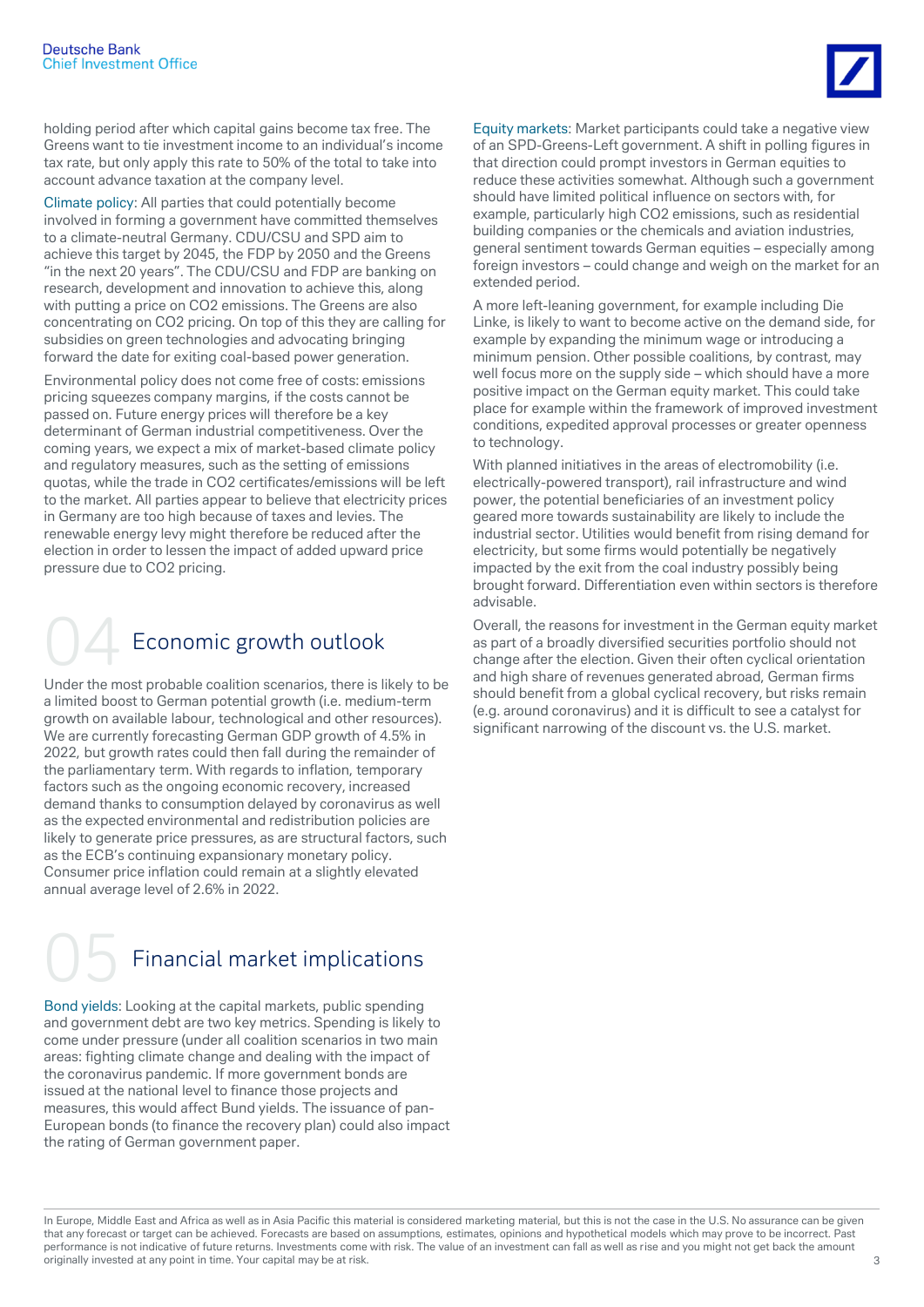

## **Glossary**

AfD (Alternative for Germany) is a right-wing populist German political party.

Bunds are longer-term bonds issued by the German government.

The CDU/CSU is an alliance of two German centre-right political parties, the Christian Democratic Union and the Bavarian Christian Social Union.

The DA (Democratic Syndicate) was a parliamentary grouping which then became the FVP (Free People's Party), a liberal centreright German political party.

Deutsche Partei (German Party) was a nationalist right-wing German political party.

Die Linke (the Left) is a left-wing German political party.

The FDP (Free Democratic Party) is a German liberal centre-right political party.

The FVP (Free People's Party) was a liberal centre-right German political party.

Gesamtdeutscher Block / Block der Heimatvertriebenen und Entrechteten (All-Germany Block / Block of Expellees and the Disenfranchised) was a right-wing German political party.

Gross domestic product (GDP) is the monetary value of all the finished goods and services produced within a country's borders in a specific time period.

The SPD is a centre-left German political party, currently forming a coalition government with the CDU/CSU.

In Europe, Middle East and Africa as well as in Asia Pacific this material is considered marketing material, but this is not the case in the U.S. No assurance can be given that any forecast or target can be achieved. Forecasts are based on assumptions, estimates, opinions and hypothetical models which may prove to be incorrect. Past performance is not indicative of future returns. Investments come with risk. The value of an investment can fall as well as rise and you might not get back the amount originally invested at any point in time. Your capital may be at risk. 4 and 2008 of the state of the state of the state of the state of the state of the state of the state of the state of the state of the state of the sta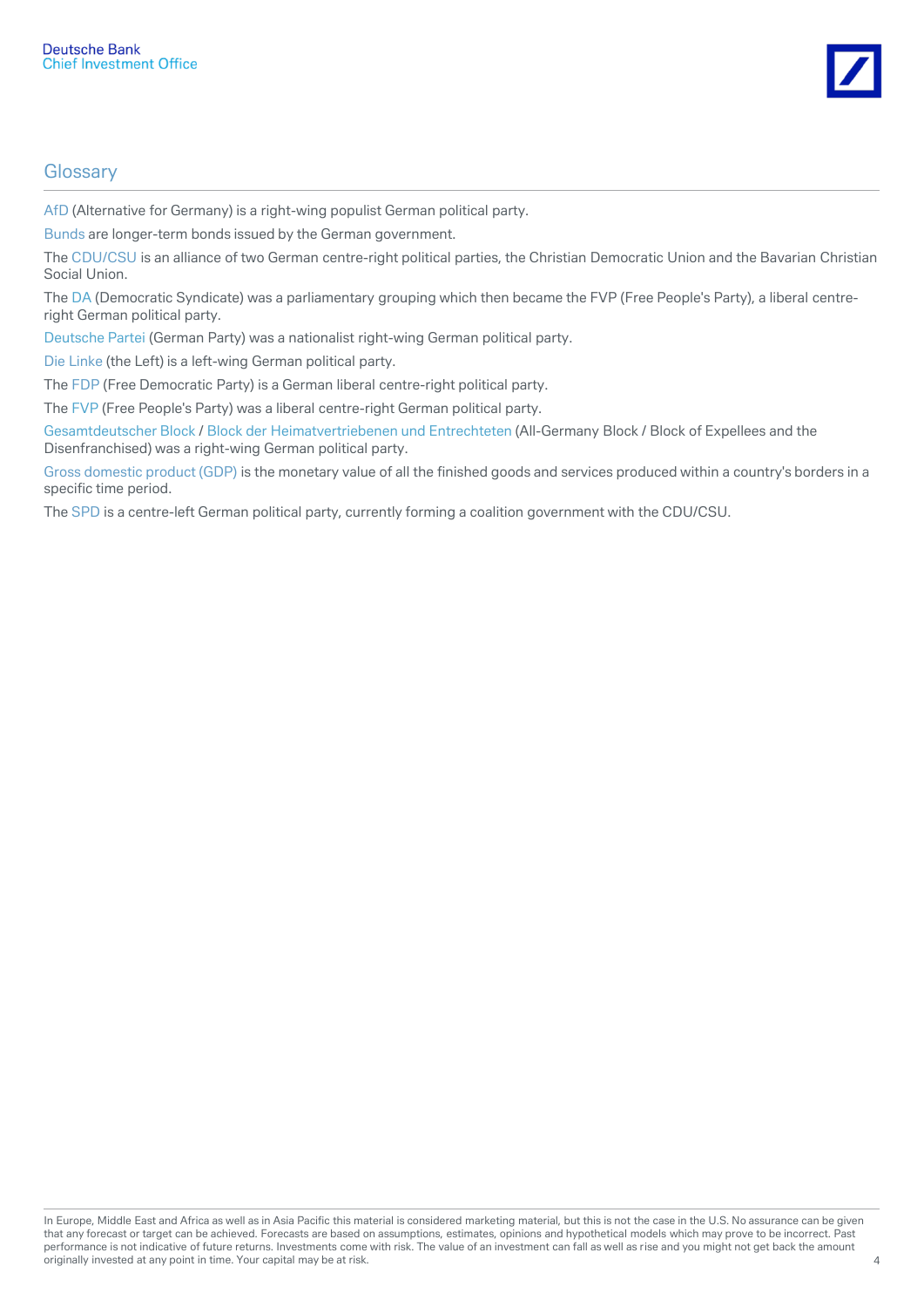#### General

This document may not be distributed in Canada or Japan. This document is intended for retail or professional clients only. This document is being circulated in good faith by Deutsche Bank AG, its branches (as permitted in any relevant jurisdiction), affiliated companies and its officers and employees (collectively, "Deutsche Bank").

This material is for your information only and is not intended as an offer, or recommendation or solicitation of an offer to buy or sell any investment, security, financial instrument or other specific product, to conclude a transaction, or to provide any investment service or investment advice, or to provide any research, investment research or investment recommendation, in any jurisdiction. All materials in this communication are meant to be reviewed in their entirety.

If a court of competent jurisdiction deems any provision of this disclaimer unenforceable, the remaining provisions will remain in full force and effect. This document has been prepared as a general market commentary without consideration of the investment needs, objectives or financial circumstances of any investor. Investments are subject to generic market risks which derive from the instrument or are specific to the instrument or attached to the particular issuer. Should such risks materialise, investors may incur losses, including (without limitation) a total loss of the invested capital. The value of investments can fall as well as rise and you may not recover the amount originally invested at any point in time. This document does not identify all the risks (direct or indirect) or other considerations which may be material to an investor when making an investment decision. This document and all information included herein are provided "as is", "as available" and no representation or warranty of any kind, express, implied or statutory, is made by Deutsche Bank regarding any statement or information contained herein or in conjunction with this document. All opinions, market prices, estimates, forward looking statements, hypothetical statements, forecast returns or other opinions leading to financial conclusions contained herein reflect Deutsche Bank's subjective judgment on the date of this report. Without limitation, Deutsche Bank does not warrant the accuracy, adequacy, completeness, reliability, timeliness or availability of this communication or any information in this document and expressly disclaims liability for errors or omissions herein. Forward looking statements involve significant elements of subjective judgments and analyses and changes thereto and/or consideration of different or additional factors could have a material impact on the results indicated. Therefore, actual results may vary, perhaps materially, from the results contained herein.

Deutsche Bank does not assume any obligation to either update the information contained in this document or inform investors about available updated information. The information contained in this document is subject to change without notice and based on a number of assumptions which may not prove valid, and may be different from conclusions expressed by other departments within Deutsche Bank. Although the information contained in this document has been diligently compiled by Deutsche Bank and derived from sources that Deutsche Bank considers trustworthy and reliable, Deutsche Bank does not guarantee or cannot make any guarantee about the completeness, fairness, or accuracy of the information and it should not be relied upon as such. This document may provide, for your convenience, references to websites and other external sources. Deutsche Bank takes no responsibility for their content and their content does not form any part of this document. Accessing such external sources is at your own risk.

Before making an investment decision, investors need to consider, with or without the assistance of an investment adviser, whether any investments and strategies described or provided by Deutsche Bank, are appropriate, in light of their particular investment needs, objectives, financial circumstances and instrument specifics. When making an investment decision, potential investors should not rely on this document but only on what is contained in the final offering documents relating to the investment. As a global financial services provider, Deutsche Bank from time to time faces actual and potential conflicts of interest. Deutsche Bank's policy is to take all appropriate steps to maintain and operate effective organisational and administrative arrangements to identify and manage such conflicts. Senior management within Deutsche Bank are responsible for ensuring that Deutsche Bank's systems, controls and procedures are adequate to identify and manage conflicts of interest.

Deutsche Bank does not give tax or legal advice, including in this document and nothing in this document should be interpreted as Deutsche Bank providing any person with any investment advice. Investors should seek advice from their own tax experts, lawyers and investment advisers in considering investments and strategies described by Deutsche Bank. Unless notified to the contrary in a particular case, investment instruments are not insured by any governmental entity, not subject to deposit protection schemes and not guaranteed, including by Deutsche Bank. This document may not be reproduced or circulated without Deutsche Bank's express written authorisation. Deutsche Bank expressly prohibits the distribution and transfer of this material to third parties. Deutsche Bank accepts no liability whatsoever arising from the use or distribution of this material or for any action taken or decision made in respect of investments mentioned in this document the investor may have entered into or may enter in future. The manner of circulation and distribution of this document may be restricted by law or regulation in certain countries, including, without limitation, the United States. This document is not directed to, or intended for distribution to or use by, any person or entity who is a citizen or resident of or located in any locality, state, country or other jurisdiction, where such distribution, publication, availability or use would be contrary to law or regulation or which would subject Deutsche Bank to any registration or licensing requirement within such jurisdiction not currently met. Persons into whose possession this document may come are required to inform themselves of, and to observe, such restrictions. Past performance is no guarantee of future results; nothing contained herein shall constitute any representation, warranty or prediction as to future performance. Further information is available upon investor's request.

### Kingdom of Bahrain

For Residents of the Kingdom of Bahrain: This document does not constitute an offer for sale of, or participation in, securities, derivatives or funds marketed in Bahrain within the meaning of Bahrain Monetary Agency Regulations. All applications for investment should be received and any allotments should be made, in each case from outside of Bahrain. This document has been prepared for private information purposes of intended investors only who will be institutions. No invitation shall be made to the public in the Kingdom of Bahrain and this document will not be issued, passed to, or made available to the public generally. The Central Bank (CBB) has not reviewed, nor has it approved, this document other marketing of such securities, derivatives or funds in the Kingdom of Bahrain. Accordingly, the securities, derivatives or funds may not be offered or sold in Bahrain or to residents thereof except as permitted by Bahrain law. The CBB is not responsible for performance of the securities, derivatives or funds.

#### State of Kuwait

This document has been sent to you at your own request. This presentation is not for general circulation to the public in Kuwait. The Interests have not been licensed for offering in Kuwait by the Kuwait Capital Markets Authority or any other relevant Kuwaiti government agency. The offering of

In Europe, Middle East and Africa as well as in Asia Pacific this material is considered marketing material, but this is not the case in the U.S. No assurance can be given that any forecast or target can be achieved. Forecasts are based on assumptions, estimates, opinions and hypothetical models which may prove to be incorrect. Past performance is not indicative of future returns. Investments come with risk. The value of an investment can fall as well as rise and you might not get back the amount originally invested at any point in time. Your capital may be at risk. Suppose that is a state of the state of the state of the state of the state of the state of the state of the state of the state of the state of the sta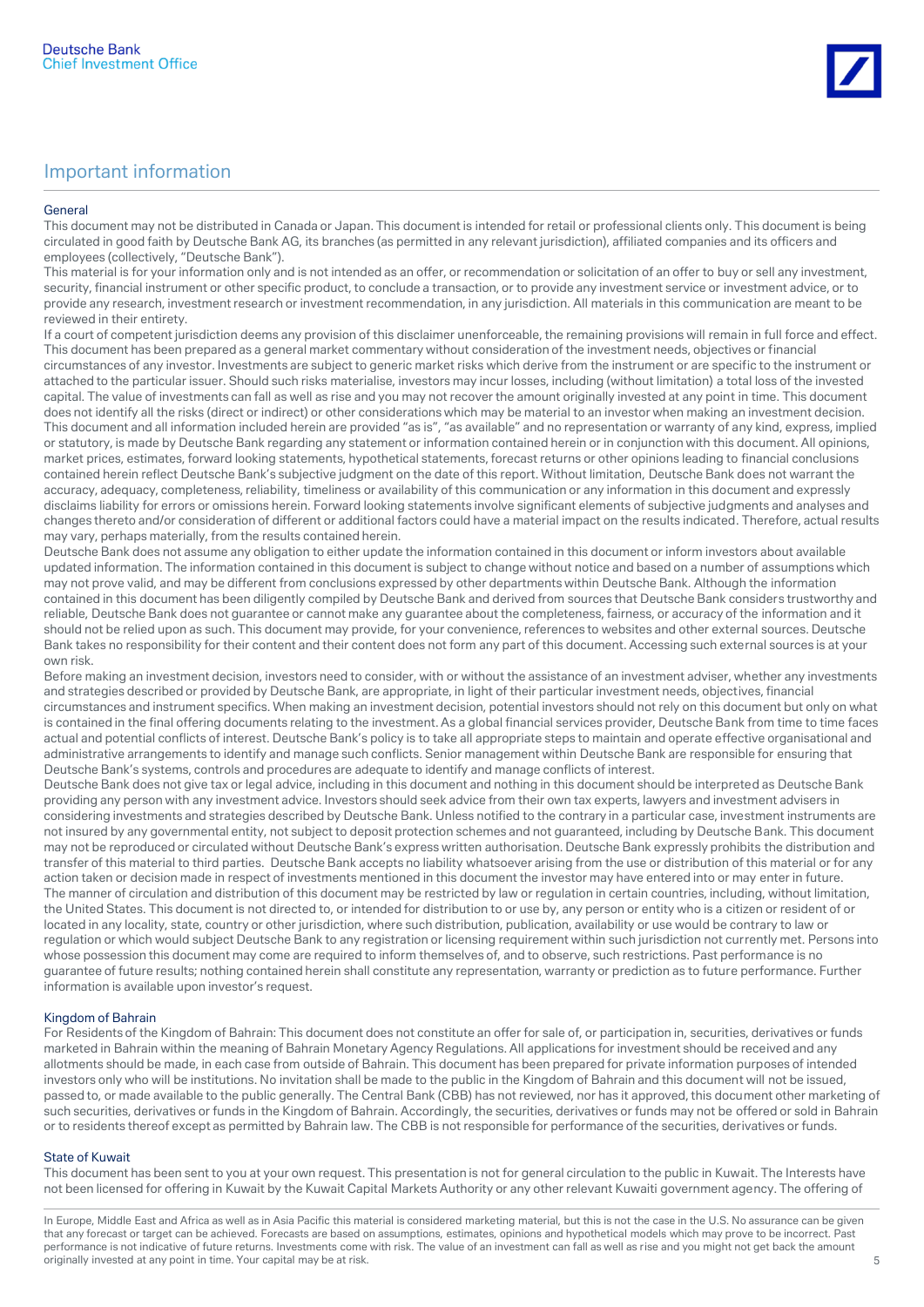

the Interests in Kuwait on the basis a private placement or public offering is, therefore, restricted in accordance with Decree Law No. 31 of 1990 and the implementing regulations thereto (as amended) and Law No. 7 of 2010 and the bylaws thereto (as amended). No private or public offering of the Interests is being made in Kuwait, and no agreement relating to the sale of the Interests will be concluded in Kuwait. No marketing or solicitation or inducement activities are being used to offer or market the Interests in Kuwait.

#### United Arab Emirates

Deutsche Bank AG in the Dubai International Financial Centre (registered no. 00045) is regulated by the Dubai Financial Services Authority. Deutsche Bank AG -DIFC Branch may only undertake the financial services activities that fall within the scope of its existing DFSA license. Principal place of business in the DIFC: Dubai International Financial Centre, The Gate Village, Building 5, PO Box 504902, Dubai, U.A.E. This information has been distributed by Deutsche Bank AG. Related financial products or services are only available to Professional Clients, as defined by the Dubai Financial Services Authority.

#### State of Qatar

Deutsche Bank AG in the Qatar Financial Centre (registered no. 00032) is regulated by the Qatar Financial Centre Regulatory Authority. Deutsche Bank AG -QFC Branch may only undertake the financial services activities that fall within the scope of its existing QFCRA license. Principal place of business in the QFC: Qatar Financial Centre, Tower, West Bay, Level 5, PO Box 14928, Doha, Qatar. This information has been distributed by Deutsche Bank AG. Related financial products or services are only available to Business Customers, as defined by the Qatar Financial Centre Regulatory Authority.

#### Kingdom of Belgium

This document has been distributed in Belgium by Deutsche Bank AG acting though its Brussels Branch. Deutsche Bank AG is a stock corporation ("Aktiengesellschaft") incorporated under the laws of the Federal Republic of Germany and licensed to carry on banking business and to provide financial services subject to the supervision and control of the European Central Bank ("ECB") and the German Federal Financial Supervisory Authority ("Bundesanstalt für Finanzdienstleistungsaufsicht" or "BaFin").Deutsche Bank AG, Brussels Branch has its registered address at Marnixlaan 13-15, B-1000 Brussels, registered at the RPM Brussels, under the number VAT BE 0418.371.094. Further details are available on request or can be found at www.deutschebank.be.

#### Kingdom of Saudi Arabia

Deutsche Securities Saudi Arabia Company (registered no. 07073-37) is regulated by the Capital Market Authority. Deutsche Securities Saudi Arabia may only undertake the financial services activities that fall within the scope of its existing CMA license. Principal place of business in Saudi Arabia: King Fahad Road, Al Olaya District, P.O. Box 301809, Faisaliah Tower, 17th Floor, 11372 Riyadh, Saudi Arabia.

#### United Kingdom

In the United Kingdom ("UK"), this publication is considered a financial promotion and is approved by DB UK BankLimited on behalf of all entities trading as Deutsche Bank Wealth Management in the UK. Deutsche Bank Wealth Management is a trading name of DB UK Bank Limited. Registered in England & Wales (No. 00315841). Registered Office: 23 Great Winchester Street, London EC2P 2AX. DB UK Bank Limited is authorised and regulated by the Financial Conduct Authority and its Financial Services Registration Number is 140848. Deutsche Bank reserves the right to distribute this publication through any of its UK subsidiaries, and in any such case, this publication is considered a financial promotion and is approved by such subsidiary where it is authorised by the appropriate UK regulator (if such subsidiary is not so authorised, then this publication is approved by another UK member of the Deutsche Bank Wealth Management group that has the requisite authorisation to provide such approval).

#### Hong Kong

This document and its contents are provided for information only. Nothing in this document is intended to be an offer of any investment or a solicitation or recommendation to buy or to sell an investment and should not be interpreted or construed as an offer, solicitation or recommendation. To the extent that this document makes reference to any specific investment opportunity, its contents have not been reviewed. The contents of this document have not been reviewed by any regulatory authority in Hong Kong. You are advised to exercise caution in relation to the investments contained herein. If you are in any doubt about any of the contents of this document, you should obtain independent professional advice. This document has not been approved by the Securities and Futures Commission in Hong Kong nor has a copy of this document been registered by the Registrar of Companies in Hong Kong and, accordingly, (a) the investments (except for investments which are a "structured product", as defined in the Securities and Futures Ordinance (Cap. 571 of the Laws of Hong Kong) (the "SFO")) may not be offered or sold in Hong Kong by means of this document or any other document other than to "professional investors" within the meaning of the SFO and any rules made thereunder, or in other circumstances which do not result in the document being a "prospectus" as defined in the Companies (Winding Up and Miscellaneous Provisions) Ordinance (Cap. 32 of the Laws of Hong Kong) ("CO") or which do not constitute an offer to the public within the meaning of the CO and (b) no person shall issue or possess for the purposes of issue, whether in Hong Kong or elsewhere, any advertisement, invitation or document relating to the investments which is directed at, or the contents of which are likely to be accessed or read by, the public in Hong Kong (except if permitted to do so under the securities laws of Hong Kong) other than with respect to the investments which are or are intended to be disposed of only to persons outside Hong Kong or only to "professional investors" within the meaning of the SFO and any rules made thereunder.

#### **Singapore**

The contents of this document have not been reviewed by the Monetary Authority of Singapore ("MAS"). The investments mentioned herein are not allowed to be made to the public or any members of the public in Singapore other than (i) to an institutional investor under Section 274 or 304 of the Securities and Futures Act (Cap 289) ("SFA"), as the case may be (as any such Section of the SFA may be amended, supplemented and/or replaced from time to time), (ii) to a relevant person (which includes an Accredited Investor) pursuant to Section 275 or 305 and in accordance with other

In Europe, Middle East and Africa as well as in Asia Pacific this material is considered marketing material, but this is not the case in the U.S. No assurance can be given that any forecast or target can be achieved. Forecasts are based on assumptions, estimates, opinions and hypothetical models which may prove to be incorrect. Past performance is not indicative of future returns. Investments come with risk. The value of an investment can fall as well as rise and you might not get back the amount originally invested at any point in time. Your capital may be at risk. 6 and 1 may be at risk. 6 and 1 may be at risk.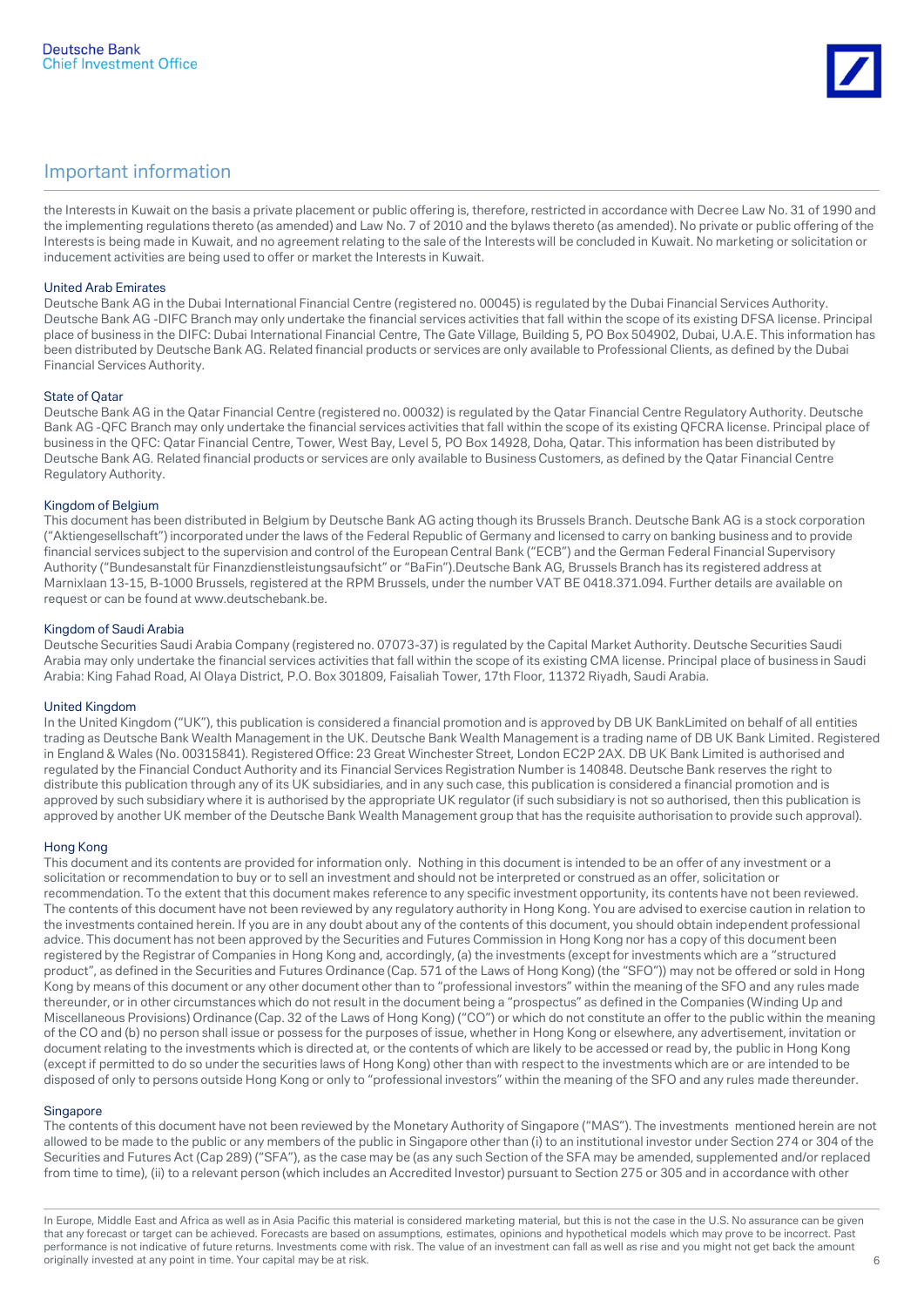

conditions specified in Section 275 or 305 respectively of the SFA, as the case may be (as any such Section of the SFA may be amended, supplemented and/or replaced from time to time), (iii) to an institutional investor, an accredited investor, expert investor or overseas investor (each as defined under the Financial Advisers Regulations) ("FAR") (as any such definition may be amended, supplemented and/or replaced from time to time) or (iv) otherwise pursuant to, and in accordance with the conditions of, any other applicable provision of the SFA or the FAR (as the same may be amended, supplemented and/or replaced from time to time).

#### United States

In the United States, brokerage services are offered through Deutsche Bank Securities Inc., a broker-dealer and registered investment adviser, which conducts securities activities in the United States. Deutsche Bank Securities Inc. is a member of FINRA, NYSE and SIPC. Banking and lending services are offered through Deutsche Bank Trust Company Americas, member FDIC, and other members of the Deutsche Bank Group. In respect of the United States, see earlier statements made in this document. Deutsche Bank makes no representations or warranties that the information contained herein is appropriate or available for use in countries outside of the United States, or that services discussed in this document are available or appropriate for sale or use in all jurisdictions, or by all counterparties. Unless registered, licensed as otherwise may be permissible in accordance with applicable law, none of Deutsche Bank or its affiliates is offering any services in the United States or that are designed to attract US persons (as such term is defined under Regulation S of the United States Securities Act of 1933, as amended).This United States-specific disclaimer will be governed by and construed in accordance with the laws of the State of Delaware, without regard to any conflicts of law provisions that would mandate the application of the law of another jurisdiction.

#### Germany

This document has been created by Deutsche Bank Wealth Management, acting through Deutsche Bank AG and has neither been presented to nor approved by the German Federal Financial Supervisory Authority (Bundesanstalt für Finanzdienstleistungsaufsicht). For certain of the investments referred to in this document, prospectuses have been approved by competent authorities and published. Investors are required to base their investment decision on such approved prospectuses including possible supplements. Further, this document does not constitute financial analysis within the meaning of the German Securities Trading Act (Wertpapierhandelsgesetz) and, thus, does not have to comply with the statutory requirements for financial analysis. Deutsche Bank AG is a stock corporation ("Aktiengesellschaft") incorporated under the laws of the Federal Republic of Germany with principal office in Frankfurt am Main. It is registered with the district court ("Amtsgericht") in Frankfurt am Main under No HRB 30 000 and licensed to carry on banking business and to provide financial services. Supervisory authorities: The European Central Bank ("ECB"), Sonnemannstrasse 22, 60314 Frankfurt am Main, Germany and the German Federal Financial Supervisory Authority ("Bundesanstalt fürFinanzdienstleistungsaufsicht" or "BaFin"), Graurheindorfer Strasse 108, 53117 Bonn and Marie-Curie-Strasse 24-28, 60439 Frankfurt am Main, Germany.

#### India

The investments mentioned in this document are not being offered to the Indian public for sale or subscription. This document is not re gistered and/or approved by the Securities and Exchange Board of India, the Reserve Bank of India or any other governmental/ regulatory authority in India. This document is not and should not be deemed to be a "prospectus" as defined under the provisions of the Companies Act, 2013 (18 of 2013) and the same shall not be filed with any regulatory authority in India. Pursuant to the Foreign Exchange Management Act, 1999 and the regulations issued there under, any investor resident in India may be required to obtain prior special permission of the Reserve Bank of India before making investments outside of India including any investments mentioned in this document.

#### Italy

This report is distributed in Italy by Deutsche Bank S.p.A., a bank incorporated and registered under Italian law subject to the supervision and control of Banca d'Italia and CONSOB.

#### Luxembourg

This report is distributed in Luxembourg by Deutsche Bank Luxembourg S.A., a bank incorporated and registered under Luxembourg law subject to the supervision and control of the Commission de Surveillance du Secteur Financier.

#### **Spain**

Deutsche Bank, Sociedad Anónima Española is a credit institution regulated by the Bank of Spain and the CNMV, and registered in their respective Official Registries under the Code 019. Deutsche Bank, Sociedad Anónima Española may only undertake the financial services and banking activities that fall within the scope of its existing license. The principal place of business in Spain is located in Paseo de la Castellana number 18, 28046 - Madrid. This information has been distributed by Deutsche Bank, Sociedad Anónima Española.

#### Portugal

Deutsche Bank AG, Portugal Branch is a credit institution regulated by the Bank of Portugal and the Portuguese Securities Commission ("CMVM"), registered with numbers 43 and 349, respectively and with commercial registry number 980459079. Deutsche Bank AG, Portugal Branch may only undertake the financial services and banking activities that fall within the scope of its existing license. The registered address is Rua Castilho, 20, 1250-069 Lisbon, Portugal. This information has been distributed by Deutsche Bank AG, Portugal Branch.

In Europe, Middle East and Africa as well as in Asia Pacific this material is considered marketing material, but this is not the case in the U.S. No assurance can be given that any forecast or target can be achieved. Forecasts are based on assumptions, estimates, opinions and hypothetical models which may prove to be incorrect. Past performance is not indicative of future returns. Investments come with risk. The value of an investment can fall as well as rise and you might not get back the amount originally invested at any point in time. Your capital may be at risk.  $\frac{1}{2}$  and  $\frac{1}{2}$  and  $\frac{1}{2}$  and  $\frac{1}{2}$  and  $\frac{1}{2}$  and  $\frac{1}{2}$  and  $\frac{1}{2}$  and  $\frac{1}{2}$  and  $\frac{1}{2}$  and  $\frac{1}{2}$  and  $\frac{1}{2}$  a